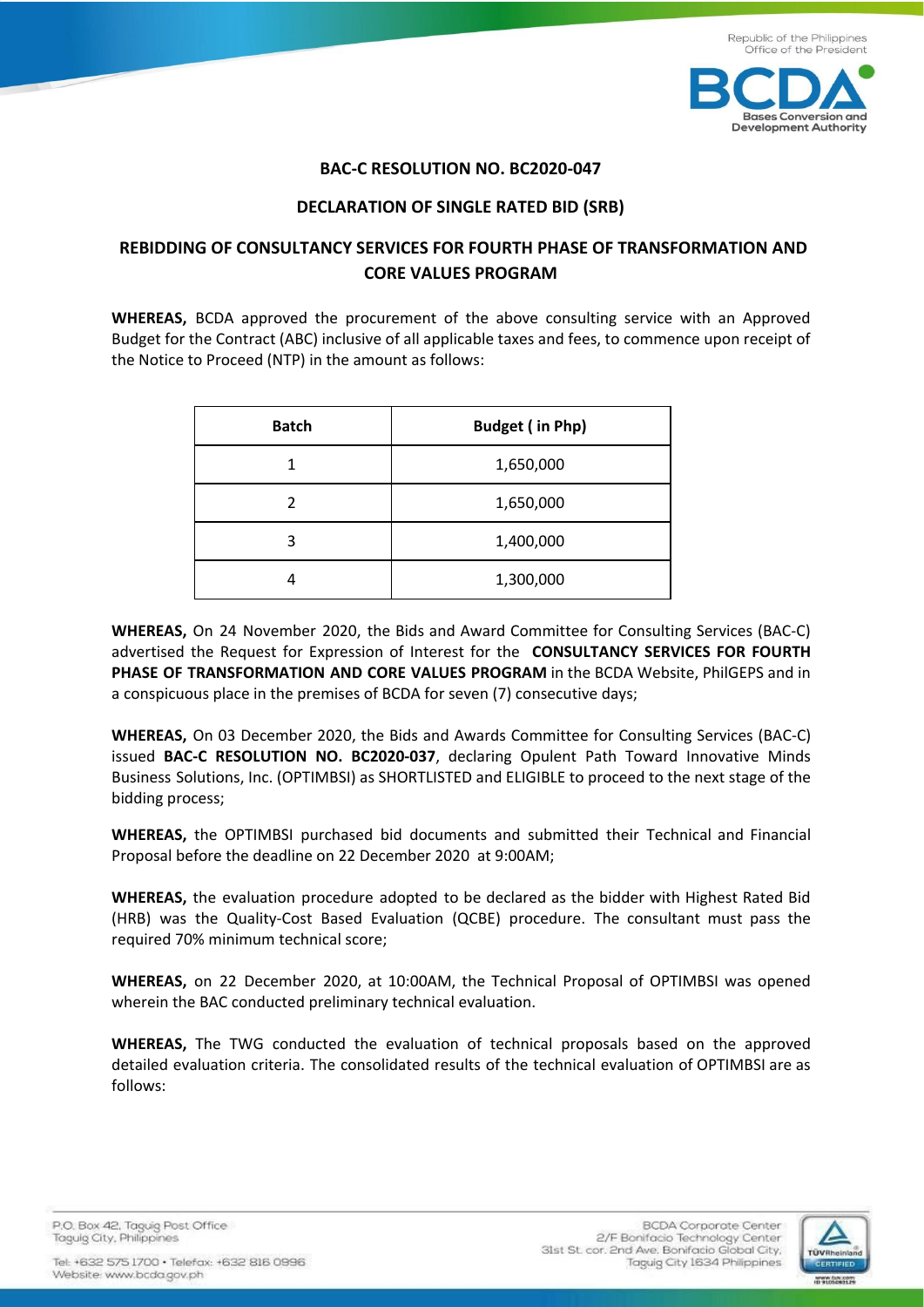

| <b>CRITERIA</b>                                          | <b>RATING</b> |
|----------------------------------------------------------|---------------|
| Experience and Capability of the Consultant (20%)        | 7.00%         |
| Quality of Personnel to be assigned to the Project (40%) | 33.30%        |
| Plan of Approach and Methodology (40%)                   | 37.30%        |
| <b>TOTAL</b>                                             | 77.60%        |

**WHEREAS**, OPTIMBSI was shortlisted after attaining a total technical score above the required minimum technical score of 70% and was considered qualified to proceed with the opening of financial proposals.

**WHEREAS,** on 23 December 2020, the BAC-C proceeded with the opening of the financial proposals of OPTIMBSI who passed the required minimum score for technical proposal of 70%:

| <b>Name of Bidder</b>                                             | <b>Financial Bid</b> | <b>Financial Score</b> |  |
|-------------------------------------------------------------------|----------------------|------------------------|--|
|                                                                   | (Php)                |                        |  |
| Opulent Path Towards Innovative<br>Minds Business Solutions, Inc. | 6,000,000.00         | 100%                   |  |

**WHEREAS, t**he results of their final ranking based on the combined numerical ratings of their technical and financial proposals are as follows:

| <b>Name of Bidder</b>                                                       | <b>Technical Score</b><br>(80%) | <b>Financial Score</b><br>(20%) | <b>Total Score</b> | <b>RANK</b> |
|-----------------------------------------------------------------------------|---------------------------------|---------------------------------|--------------------|-------------|
| Opulent Path Towards<br>Innovative Minds<br><b>Business Solutions, Inc.</b> | 62.08%                          | 20.00%                          | 82.08%             |             |

**NOW, THEREFORE,** we, the members of the Bids and Awards Committee for Consulting Services, hereby RESOLVE, as it is hereby RESOLVED to:

- 1. Declare Opulent Path Towards Innovative Minds Business Solutions, Inc. as the bidder with the **Single Rated Bid (SRB)** for the **REBIDDING OF CONSULTANCY SERVICES FOR FOURTH PHASE OF TRANSFORMATION AND CORE VALUES PROGRAM**; and
- 2. PROCEED with the negotiations and undergo post qualification of said bidder in accordance with Section 32.2.5 and Sec. 34 of the IRR of RA 9184, respectively.

Done in Taguig City this 23rd day of December 2020.

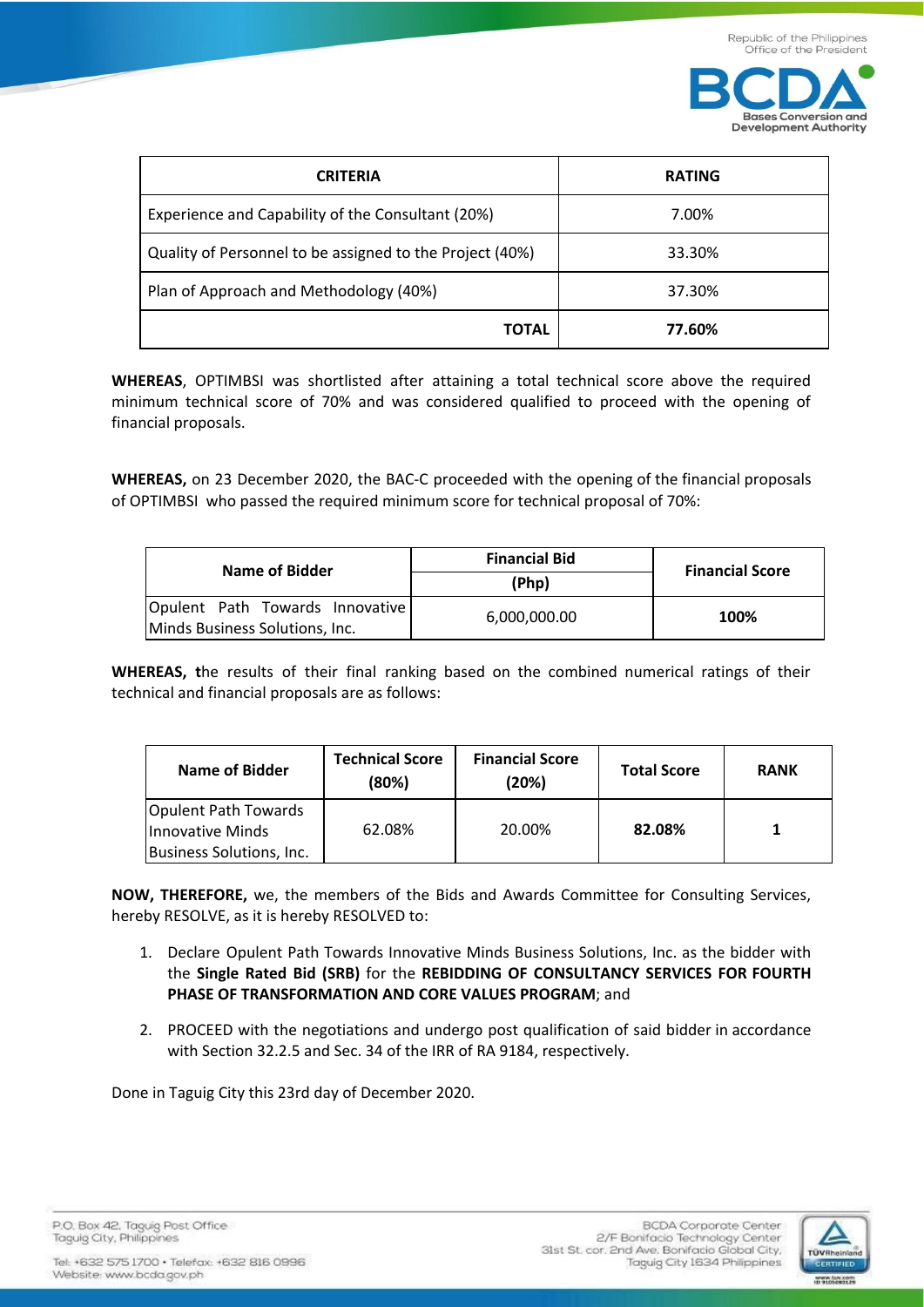



**BIDS AND AWARDS COMMITTEE FOR CONSULTING SERVICES** 

**JOSHUA M. BINGCANG**  Chairperson

Joannafer

**JOANNA EILEEN M. CAPONES JOCELYN L. CANIONES Vice-Chairperson** Member

ulys L. Caniones

-on leave-

Muus

**VIRGIL M. ALVAREZ MADONNA M. CINCO** Member **Member** Member and Member and Member

Approved by:

**AILEEN ANUNCIACION R. ZOSA** 

Executive Vice President

P.O. Box 42, Taguig Post Office<br>Taguig City, Philippines

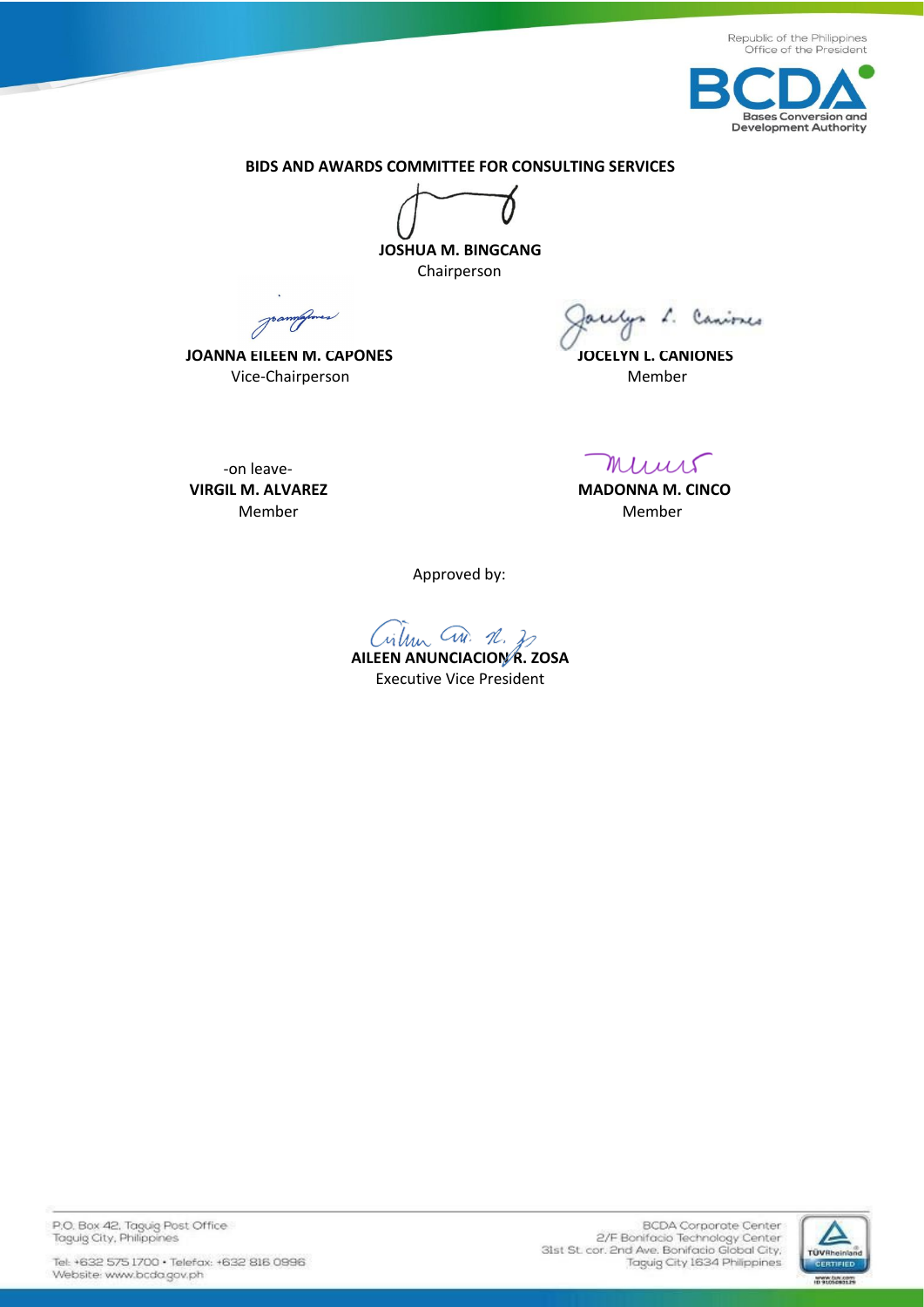

# **INTERNAL MEMO**

| <b>FOR</b>     | ÷.           | <b>BIDS AND AWARDS COMMITTEE FOR CONSULTING SERVICES</b>                                                                                       |
|----------------|--------------|------------------------------------------------------------------------------------------------------------------------------------------------|
| <b>THRU</b>    |              | <b>JOSHUA M. BINGCANG, BAC CHAIRPERSON</b>                                                                                                     |
| <b>FROM</b>    | ÷.           | TECHNICAL WORKING GROUP - CONSULTING SERVICES                                                                                                  |
| <b>DATE</b>    |              | <b>23 DECEMBER 2020</b>                                                                                                                        |
| <b>SUBJECT</b> | $\mathbb{R}$ | <b>RESULTS OF TECHNICAL AND FINANCIAL EVALUATION</b><br>CONSULTANCY SERVICES FOR THE FOURTH PHASE OF TRANSFORMATION AND<br>CORE VALUES PROGRAM |

## **I. BACKGROUND**

Pursuant to the issuance of BAC-C Resolution No. BC-2020-037 dated 03 December 2020, Opulent Path Towards Innovative Minds Business Solutions, Inc. was declared Eligible and Shortlisted and allowed to proceed to the next bidding activities for the above-subject consulting services.

The Approved Budget for the Contract shall be inclusive of all applicable taxes and fees, and broken down as follows:

| <b>Batch</b> | <b>Budget (in Php)</b> |
|--------------|------------------------|
|              | 1,650,000              |
| 2            | 1,650,000              |
| 3            | 1,400,000              |
|              | 1,300,000              |

The evaluation procedure is Quality – Cost Based Evaluation (QCBE), with a required minimum technical score of 70%.

On 22 December 2020, the above-mentioned bidder submitted their Technical and Financial Proposal before the deadline at 9:00AM.

On the same day, at 10:00AM, the Technical Proposal of the bidder was opened wherein the BAC conducted preliminary technical evaluation.

## **II. RESULTS OF THE TECHNICAL AND FINANCIAL EVALUATION**

The TWG conducted the evaluation of technical proposals based on the approved detailed evaluation criteria. The results of the technical evaluation are as follows: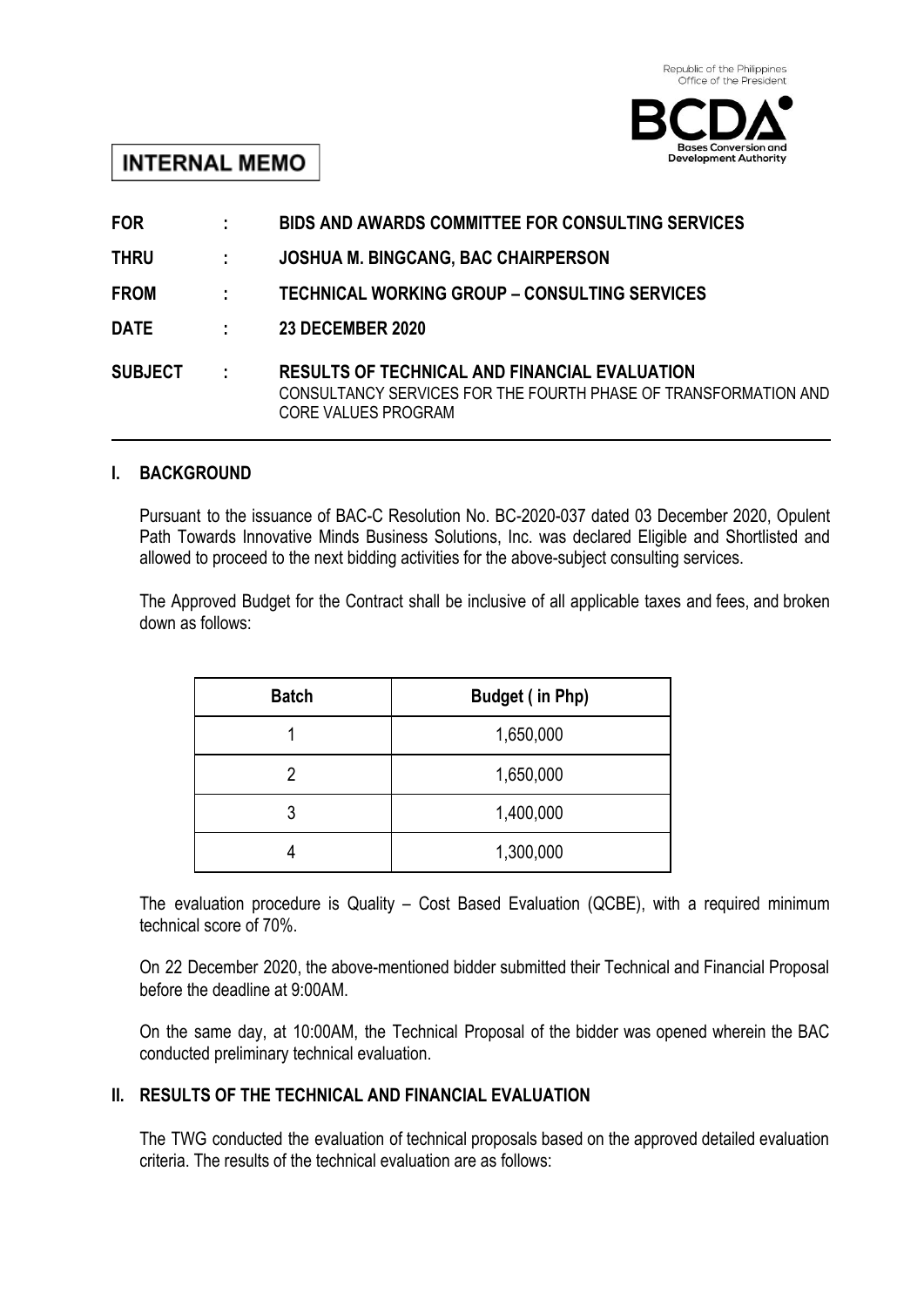| <b>CRITERIA</b>                                          | <b>RATING</b> |
|----------------------------------------------------------|---------------|
| Experience and Capability of the Consultant (20%)        | 7.00%         |
| Quality of Personnel to be assigned to the Project (40%) | 33.30%        |
| Plan of Approach and Methodology (40%)                   | 37.30%        |
| TOTAL                                                    | 77.60%        |

The bidder garnered a total technical score above the required minimum technical score of 70% and were considered qualified to proceed with the opening of financial proposals. On 23 December 2020, the financial proposal of the bidder was opened. Immediately after the opening, the TWG conducted the evaluation of their financial proposals. The evaluation of the financial proposal are as follows:

| Name of Bidder                                                    | <b>Financial Bid</b> | <b>Financial Score</b> |  |
|-------------------------------------------------------------------|----------------------|------------------------|--|
|                                                                   | (Php)                |                        |  |
| Opulent Path Towards Innovative<br>Minds Business Solutions, Inc. | 6,000,000.00         | 100%                   |  |

The results of their final ranking based on the combined numerical ratings of their technical and financial proposals are as follows:

| <b>Name of Bidder</b>                                                              | <b>Technical Score</b><br>$(80\%)$ | <b>Financial Score</b><br>(20%) | <b>Total Score</b> | <b>RANK</b> |
|------------------------------------------------------------------------------------|------------------------------------|---------------------------------|--------------------|-------------|
| <b>Opulent Path Towards</b><br><b>Innovative Minds</b><br>Business Solutions, Inc. | 62.08%                             | 20.00%                          | 82.08%             |             |

Based on the above results, the TWG finds the bid of Opulent Path Towards Innovative Minds Business Solutions, Inc. as the Highest Rated Bid for the Consultancy Services for the Fourth Phase of the Transformation and Core Values Program.

Please see attached details of the technical and financial evaluation for reference.

## **FOR THE BAC-C's INFORMATION, DELIBERATION AND FURTHER INSTRUCTIONS.**

### **TECHNICAL WORKING GROUP:**

Aberfatough way

Manciola

**LANCIOLA** Head Member Member **MEMBER** 

**VERGEL Q. PARAS MARK REY DG. BATONGHINOG JAYVEE L.**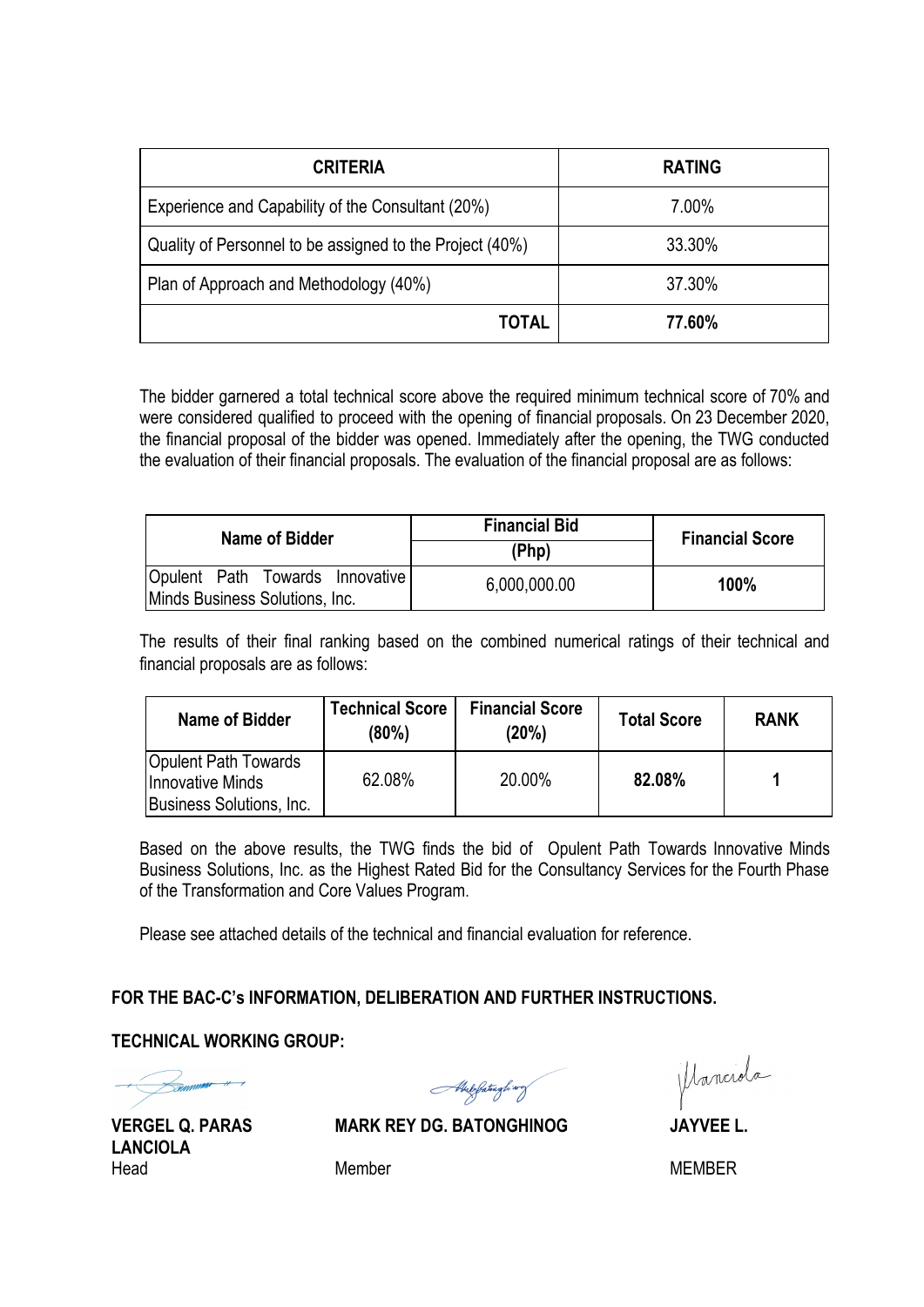**RAUL G. BUENSALIDA** Provisional Member